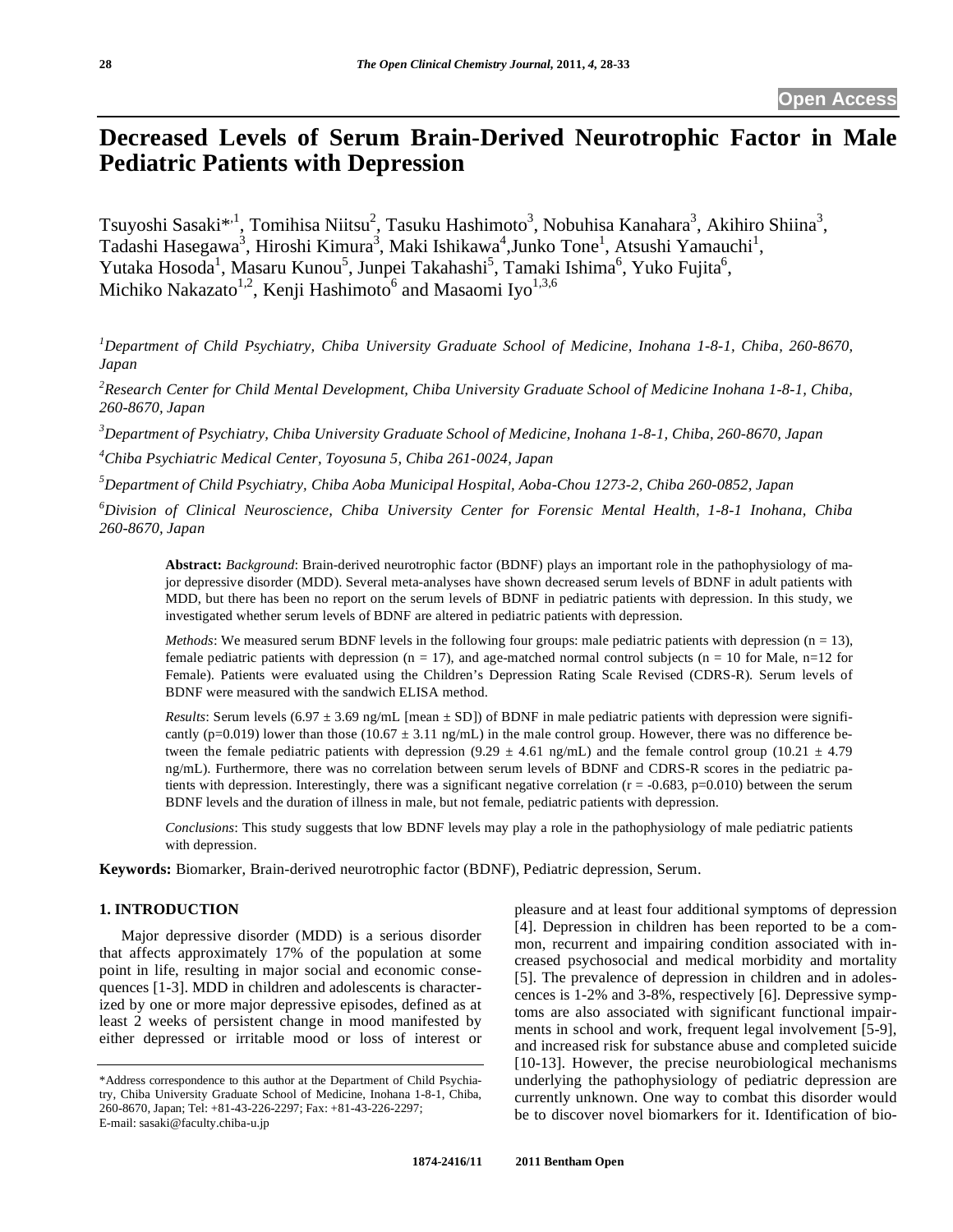markers would aid both in the diagnosis of this disorder, and in the development of effective psychiatric medications to treat it [14-18].

 Multiple lines of evidence suggest that brain-derived neurotrophic factor (BDNF) plays an important role in the pathophysiology of MDD, as well as in the mechanisms underlying the therapeutic actions of antidepressants [18-23]. Our group reported that serum BDNF levels were significantly lower in adult patients with MDD and eating disorders (anorexia nervosa and bulimia nervosa) than in healthy controls [24-25]. And that serum BDNF levels in adult patients with MDD were significantly increased after antidepressant treatment [24]. Four subsequent meta-analyses confirmed our findings [24, 26-29]. Therefore, it is likely that the measurement of blood BDNF levels would be a potential biomarker for MDD [18]. However, there has been no report demonstrating the blood levels of BDNF in pediatric patients with depression.

 In this study, we examined whether serum levels of BDNF are altered in pediatric patients with depression. It has previously been reported that girls have twice the risk of developing depression after the onset of puberty compared to boys [30], and that a group of adolescent females scored lower on personal resilience and showed more depressive symptoms than adolescent males [31]. Therefore, to address this potential difference between sexes, we performed our analysis separately in male and female pediatric patients.

# **2. METHODS AND MATERIALS**

## **2.1. Patients**

 Thirteen male patients with pediatric depression (age: 13.0 years [SD 1.00]; range: 11–14 years) and 17 female patients with pediatric depression (age: 12.94 years [SD 1.85]; range: 8–15 years) were recruited from Chiba University Hospital (Table **1**). Age and ethnicity-matched healthy male pediatric subjects (age: 14.30 years [SD 2.80]; range: 9–17 years) and female pediatric subjects (age: 11.50 years [SD 3.71]; range: 7–17 years) also participated in this study as normal control subjects (Table **1**). The ethics committee of Chiba University Graduate School of Medicine approved the study protocol, and all of the subjects provided written informed consent for participation in the study. All pediatric patients with depression (F32) were diagnosed according to the ICD-10 criteria [32], and were classified as having one of three subtypes (Mild Depressive Episode type [*n =5*], Moderate Depressive Episode type [*n* = 21] or Severe Depressive Episode type  $[n = 4]$ ). All subjects completed the Children's Depression Rating Scale-Revised (CDRS-R). The CDRS-R was used to measure children's depressive symptomatology [33]. The durations of illness in the male patients with pediatric depression and female patients with pediatric depression were  $12.08 \pm 10.95$  months and  $10.06 \pm 10.6$  months. respectively (Table **1**). The antidepressants administered for treatment were milnaciplan (25-125 mg/day;  $n = 4$ ), fluvoxamine (50–100 mg/day; *n = 3*), sulpiride (50-100 mg/day; *n*   $=$  3), and perospirone (4 mg/day;  $n = 1$ ). Nineteen of the patients were drug-naive. Healthy controls were recruited from Chiba-City by advertisement. All control group participants underwent a comprehensive assessment of medical history to eliminate individuals with any neurological or other medical disorders. The Structured Clinical Interview MINI-KID [34] was also conducted in order to determine the existence of any personal or familial history of past or present mental illness. None of the control subjects initially recruited was found to fulfill these exclusion criteria.

## **2.2. Procedures**

 Serum samples from the patients and normal control subjects were collected between 10:00 to15:00, and were stored at -80°C until they were used for the assay. Serum levels of BDNF were measured by using the BDNF Emax Immunoassay System kit (Promega, Madison, WI) according to the manufacturer's instructions. To minimize the assay variance, serum BDNF levels were measured in all subjects on the same day. Briefly, 96-well plates were coated with anti-BDNF monoclonal antibody and incubated at 4°C for 18 hours. The plates were then incubated in a blocking buffer for 1 hour at room temperature. Next, the samples and the BDNF standards were maintained at room temperature and shaken for 2 hours, followed by washing with the washing buffers. The plates were incubated with antihuman BDNF polyclonal antibody at room temperature for 2 hours, washed, and incubated with anti-immunoglobulin Y antibody conjugated to horseradish peroxidase for 1 hour at

**Table 1. Demographic Characterization of Patients with Pediatric Depression and Normal Controls** 

|                                 | Male                         | Male                           |           | Female                       | Female                       |          |
|---------------------------------|------------------------------|--------------------------------|-----------|------------------------------|------------------------------|----------|
|                                 | Control $(n=10)$             | Depression $(n=13)$            | p-Values  | Control $(n=12)$             | Depression $(n=17)$          | p-Values |
| Age (years)                     | $14.30 \pm 2.80$<br>$(9-17)$ | $13.0 + 1.00$<br>$(11-14)$     | 0.1374    | $11.50 \pm 3.71$<br>$(7-17)$ | $12.94 \pm 1.85$<br>$(8-15)$ | 0.1777   |
| Duration of illness<br>(months) | ۰                            | $12.08 \pm 10.95$<br>$(1-36)$  |           | ۰                            | $10.06 + 10.60$<br>$(1-39)$  |          |
| <b>CDRS-R Score</b>             |                              | $56.08 \pm 20.46$<br>$(27-97)$ |           |                              | $55.29 \pm 13.50$ (35-84)    |          |
| $BDNF$ (ng/mL)                  | $10.67 \pm 3.11$             | $6.97 \pm 3.69$                | $0.0187*$ | $10.21 \pm 4.79$             | $9.29 \pm 4.61$              | 0.6089   |

Values are the mean ±SD. Values in parenthesis are the range.

BDNF: brain-derived neurotrophic factor. CDRS-R: Children's Depression Rating Scale-Revised. Statistical analysis was performed by Student's *t*-test. \*Statistically significant at p<0.05.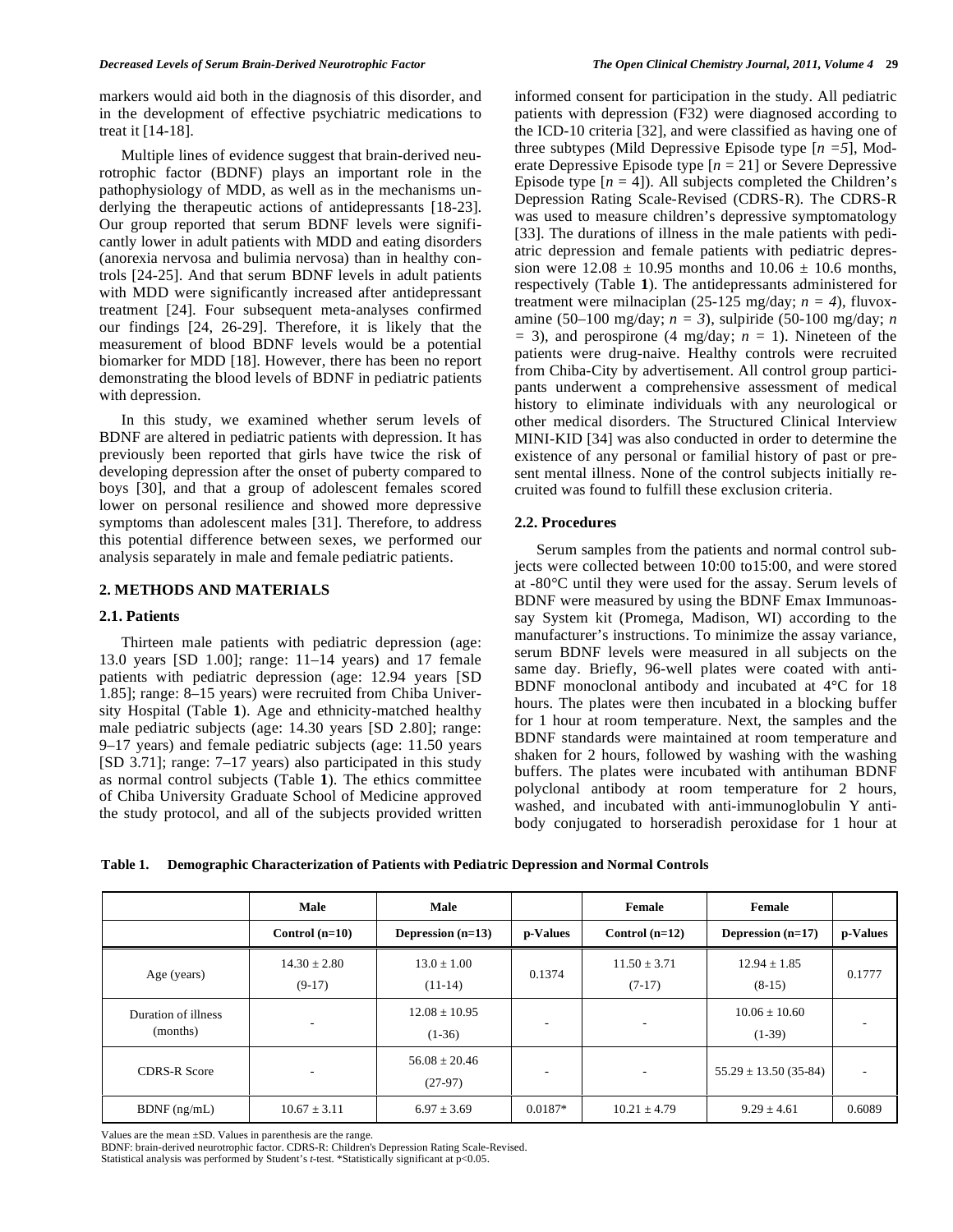

**Fig. (1).** Serum levels of BDNF in pediatric patients with depression (PD) and normal controls (NC). The blue diamonds represent drug naïve patients, and the red squares represent medicated patients. Serum levels of BDNF in male (M) pediatric patients with depression (6.97  $\pm$ 3.69 ng/ml) were significantly (t=2.548, p=0.019) lower than those of normal male controls (10.67  $\pm$  3.11 ng/ml). In contrast, serum levels of BDNF in female (F) pediatric patients with depression  $(9.29 \pm 4.61 \text{ ng/ml})$  were not different (t=1.544, p=0.609) from those of normal female controls  $(10.21 \pm 4.79 \text{ ng/ml})$ .

room temperature. Finally, an incubation in peroxidase substrate and tetramethylbenzidine solution was conducted to produce a color reaction. The reaction was stopped with 1 mol/L hydrochloric acid and absorbance at 450 nm was measured with an automated microplate reader (Emax; Molecular Devices, Sunnyvale, CA).

#### **2.3. Statistical Analysis**

The data were presented as the mean  $\pm$  standard deviation (S.D.). The statistical analysis of the two groups was performed using Student's *t*-test. The relationship between two variables was ascertained using Pearson's correlation coefficients. Values of  $p<0.05$  were considered statistically significant.

## **3. RESULTS**

 Serum levels of BDNF in male pediatric patients with depression (6.97  $\pm$  3.69 ng/ml) were significantly (t=2.548, p=0.019) lower than those of healthy male controls (10.67  $\pm$ 3.11 ng/ml). However, there was no difference among the drug-naive group  $(n=6)$ , medicated group  $(n=7)$ , and control group (n=10). There was also no correlation between serum levels of BDNF and CDRS-R scores in male patients. Interestingly, there was a significant negative correlation  $(r = -$ 0.683, p=0.010) between the serum BDNF levels and the duration of illness in male pediatric patients with depression (Fig. **2**).

 Serum levels of BDNF in female pediatric patients with depression (9.29  $\pm$  4.61 ng/ml) were not different (t=1.544,  $p=0.609$ ) from those of healthy female controls  $(10.21 \pm 4.79)$ ng/ml) (Table **1** and Fig. **1**). There was no difference among the drug-naive group  $(n=12)$ , medicated group  $(n=5)$ , and control group (n=12). There was no correlation between serum levels of BDNF and CDRS-R scores in female patients.

#### **4. DISCUSSION**

 In this study, we found that serum BDNF levels in male pediatric patients with depression were significantly lower than those of age-matched normal male controls. To the best of our knowledge, this is the first report demonstrating decreased serum levels of BDNF in male, but not female, pediatric patients with depression. Very recently, Pandey *et al*. [35] reported that the levels of BDNF mRNA in the lymphocytes were significantly decreased in a group of pediatric depressed patients compared with age-matched normal controls, and that the levels of BDNF protein in the cytosol fraction of platelets were significantly decreased in the pediatric depressed patients compared with normal controls. Furthermore, the levels of BDNF in the cytosol fraction of platelets from drug-free, male pediatric patients with depression were significantly lower than those of age-matched normal controls [35], consistent with our data on male pediatric patients with depression. However, the BDNF protein levels in the cytosol fraction of platelets obtained from female pediatric patients with depression were also significantly decreased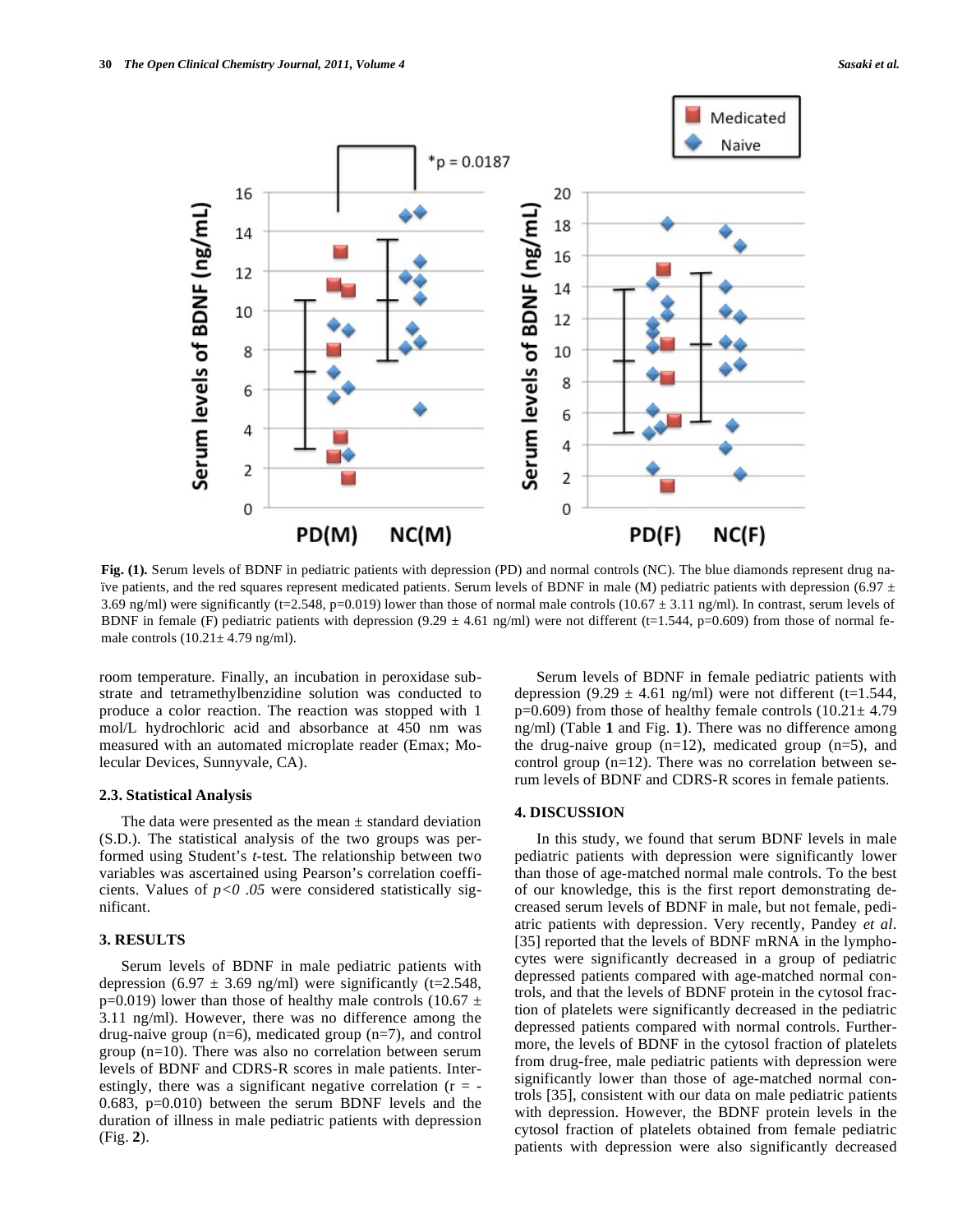

**Fig. (2).** Relationship between the serum levels of BDNF and the duration of illness in male pediatric subjects with depression. There was a significant negative correlation  $(r = -0.683, p = 0.010)$  between the serum levels of BDNF and the duration of illness in male pediatric patients (n=13) with depression.

compared with normal controls in this previous study [35], which was not consistent with our study. The reasons for this discrepancy are currently unknown. One possibility may be that the disparate results were attributable to the difference in the race of the subjects enrolled. That is, in the study by Pandey *et al*. [35] there were Asian, black, Hispanic, and white control and depressed patients, whereas in our study all the subjects were Japanese. Another possible cause was the difference in the source of blood sample (serum vs. platelets). Clearly, a further study using a large sample size will be needed to resolve the discrepancy.

 In this study, unlike in male subjects, we did not find any difference of serum BDNF levels between female pediatric patients with depression and female control subjects. The reasons underlying this gender difference are unknown. It is well known that prior to puberty the prevalence of depression is roughly equal in both sexes, but from puberty onwards, depression is more common in females [36], indicating a gender difference in pediatric depression. Therefore, it is likely that biological, hormonal, and psychosocial changes in female subjects contribute to the gender difference, although a further detailed study will be needed to confirm this idea.

 It has also been reported that blood levels of BDNF are decreased in adult patients with bipolar disorders (BPD) during manic, depressed and even euthymic states, although these findings were not replicated in other reports [18]. A recent meta-analysis study demonstrated that patients with BPD had lower levels of BDNF than healthy controls [37]. In addition, BDNF levels were significantly increased after the pharmacological treatment of the manic state. These findings indicate that BDNF levels are abnormally reduced in manic and depressed states of BPD, and that the reduced level in the manic state increases after pharmacological treatment. There is a possibility that onset of BPD or schizophrenia will occur in some children with depression. It may therefore be of interest to measure serum BDNF levels in children with and without depression in order to determine the role of BDNF as a serological marker in children who later develop BPD or schizophrenia.

 In this study, we found a significant negative correlation  $(r = -0.683, p = 0.010)$  between the serum levels of BDNF and the duration of illness in male pediatric patients with depression. It should be noted that serum BDNF levels are negatively related with the duration of illness, since longstanding depression in adolescence is a powerful predictor of continued mental health problems in adulthood [38].

 The main limitation of this study is the small sample size (male patient n=13, female patient n=17). Therefore, a further study using a large sample size will be necessary. Another limitation of this study may be the effects of medication since antidepressants could affect serum BDNF levels. Therefore, a further study using antidepressant-untreated patients will be also needed.

## **CONCLUSION**

 In conclusion, this study suggests that decreased levels of BDNF may play a role in the pathophysiology of male patients with pediatric depression, although a further study using a large sample size will be needed.

#### **ABBREVIATIONS**

BDNF = Brain-derived neurotrophic factor

 $BPD = Bipolar disorders$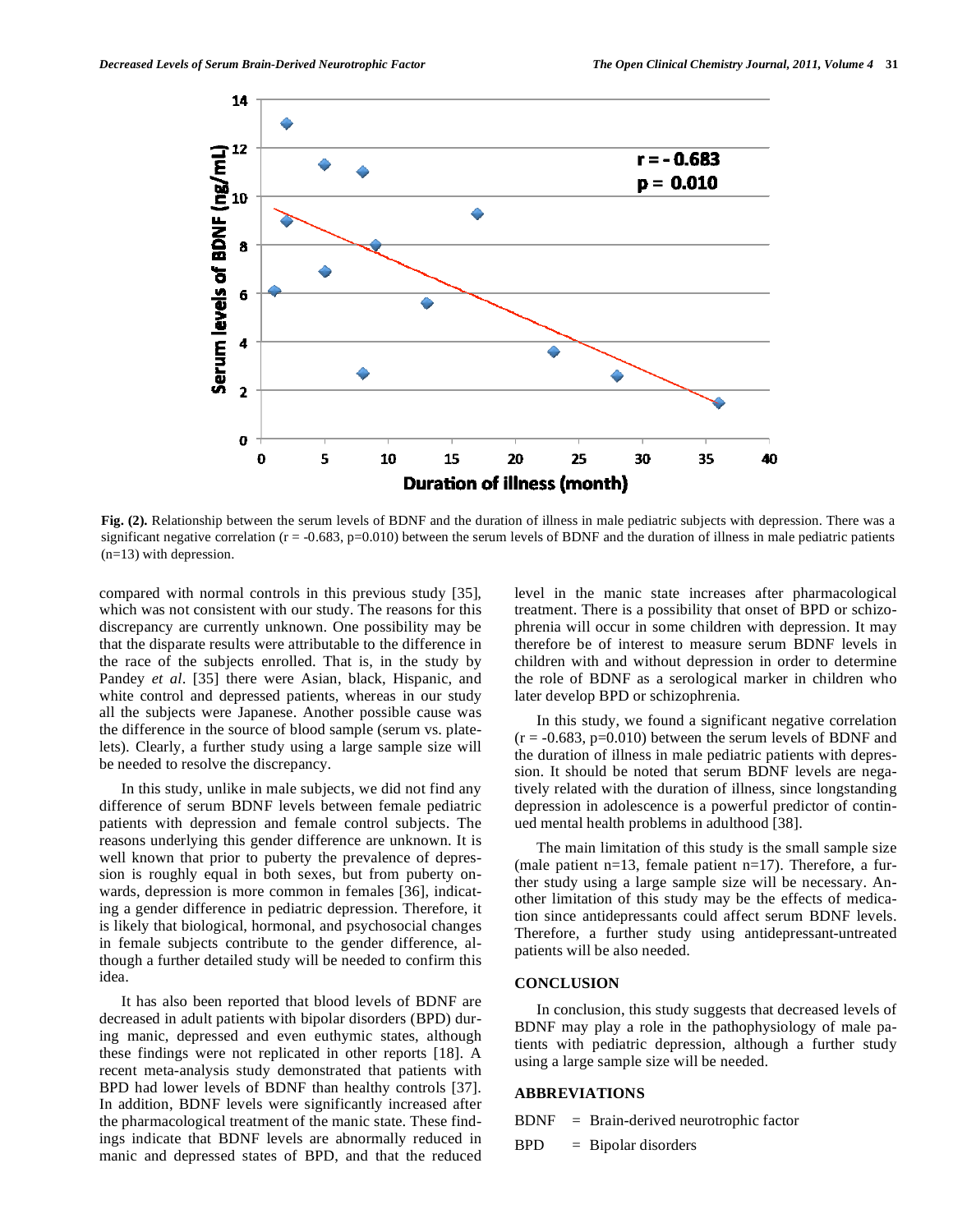- $MDD$  = Major depressive disorder
- CDRS-R = Children's Depression Rating Scale Revised

#### **REFERENCES**

- [1] Kessler, R.C.; McGonagle, K.A.; Zhao, S.; Nelson, C.B.; Hughes, M.; Eshleman, S.; Wittchen, H.U.; Kendler, K.S. Lifetime and 12 month prevalence of DSM-III-R psychiatric disorders in the United States. Results from the National Comorbidity Survey. *Arch. Gen. Psychiatry,* **1994**, *5*, 8-19.
- [2] Hirschfeld, R.M.; Weissman, M.M. Risk factors for major depression and bipolar disorder. In: Davis, K.L.; Charney, D.; Coyle, J.T.; Nemeroff, C.; Eds. *Neuropsychopharmacology – The Fifth Generation of Progress.* Lippincott Williams & Wilkins, Philadelphia, USA **2002**; 1017-25.
- [3] Belmaker, R.H.; Agam, G. Major depressive disorder. *N. Eng. J. Med.,* **2008**, *358*, 55-68.
- [4] American Psychiatric Association. *Diagnostic and Statistical Manual of Mental Disorders*, 4th ed. American Psychiatric Press: Washington, DC, **1994.**
- [5] Brent, D.A.; Maalouf, F.T. Pediatric depression: is there evidence to improve evidence-based treatments? *J. Child. Psychol. Psychiatry,* **2009,** *50,* 143-152.
- [6] Fleming, J.E.; Offord, D.R. Epidemiology of childhood depressive disorders: a critical review. *J. Am. Acad. Child. Adolesc. Psychiatry,* **1990**, *29*(4), 571-80.
- [7] Kandel, D.B.; Davies, M. Adult sequelae of adolescent depressive symptoms. *Arch. Gen. Psychiatry,* **1986**, *43*(3), 255-262.
- [8] Kovacs, M.; Feinberg, T.L.; Crouse-Novak, M.A.; Paulauskas, S.L.; Finkelstein, R. Depressive disorders in childhood. I. A longitudinal prospective study of characteristics and recovery. *Arch. Gen. Psychiatry,* **1984,** *41*(3), 229-237.
- [9] Pfeffer, C.R.; Klerman, G.L.; Hurt, S.W.; Lesser, M.; Peskin, J.R.; Siefker, C.A. Suicidal children grow up: demographic and clinical risk factors for adolescent suicide attempts. *J. Am. Acad. Child. Adolesc. Psychiatry,* **1991**; *30*(4), 609-616.
- [10] Birmaher, B.; Ryan, N.D.; Williamson, D.E.; Brent, D.A.; Kaufman, J. Childhood and adolescent depression: a review of the past 10 years. Part II. *J. Am. Acad. Child. Adolesc. Psychiatry,* **1996,**  *35*(12), 1575-1583.
- [11] Birmaher, B.; Brent, D.; AACAP Work Group on Quality Issues; Bernet, W.; Bukstein, O.; Walter, H.; Benson, R.S.; Chrisman, A.; Farchione, T.; Greenhill, L.; Hamilton, J.; Keable, H.; Kinlan, J.; Schoettle, U.; Stock, S.; Ptakowski, K.K.; Medicus, J. Practice parameter for the assessment and treatment of children and adolescents with depressive disorders. *J. Am. Acad. Child. Adolesc. Psychiatry,* **2007,** *46*(11), 1503-1526.
- [12] Brent, D.A. Correlates of the medical lethality of suicide attempts in children and adolescents. *J. Am. Acad. Child. Adolesc. Psychiatry,* **1987**, *26*(1), 87-91.
- [13] Maalouf, F.T.; Brent, D.A. Pharmacotherapy and psychotherapy of pediatric depression. *Expert Opin. Pharmacother.,* **2010,** *11,* 2129- 2140.
- [14] Ising, M.; Horsmann, S.; Kloiber, S.; Lucae, S.; Binder, E.B.; Kern, N.; Künzel, H.E.; Pfennig, A.; Uhr, M.; Holsboer, F. Combined dexamethasone/corticotrophin releasing hormone test predicts treatment response in major depression – a potential biomarker. *Biol. Psychiatry,* **2007**, *62,* 47-54.
- [15] Miller, A.H.; Maletic, V.; Raison, C.L. Inflammation and its discontents: the role of cytokines in the pathophysiology of major depression. *Biol. Psychiatry,* **2009,** *65,* 732-741.
- [16] Lakhan, S.E.; Vieira, K.; Hamlat, E. Biomarkers in psychiatry: Drawbacks and potential for misuse. *Int. Arch. Med.,* **2010,** *3,* 1.
- [17] Domenici, E.; Wille, D.R.; Tozzi, F.; Prokopenko, I.; Miller, S.; McKeown, A.; Brittain, C.; Rujescu, D.; Giegling, I.; Turck, C.W.; Holsboer, F.; Bullmore, E.T.; Middleton, L.; Merlo-Pich, E.; Alexander, R.C.; Muglia, P. Plasma protein biomarkers for depression

and schizophrenia by multi analyte profiling of case-control collections. *PLoS ONE* **2010,** *5,* e9166.

- [18] Hashimoto K. Brain-derived neurotrophic factor as a biomarker for mood disorders: an historical overview and future directions. *Psychiatry Clin. Neurosci.,* **2010,** *64*(4), 341-357.
- [19] Duman, R.S.; Heninger, G.R.; Nestler, E.J. A molecular and cellular theory of depression. *Arch. Gen. Psychiatry.,* **1997**, *54*(7), 597- 606.
- [20] Altar, C.A. Neurotrophins and depression. *Trends Pharmacol. Sci.,* **1999**, *20*(2), 59-61.
- [21] Nestler, E.J.; Gould, E.; Manji, H.K.; *et al*. Preclinical models: status of basic research in depression. *Biol. Psychiatry,* **2002,** *52*, 503-528.
- [22] Hashimoto, K.; Shimizu, E.; Iyo, M. Critical role of brain-derived neurotrophic factor in mood disorders. *Brain Res. Brain Res. Rev.,*  **2004,** *45*(2), 104-114.
- [23] Martinowich, K.; Manji, H.; Lu, B. New insights into BDNF function in depression and anxiety. *Nat. Neurosci.,* **2007,** *10*(9), 1089- 1093.
- [24] Shimizu, E.; Hashimoto, K.; Okamura, N.; Koike, K.; Komatsu, N.; Kumakiri, C.; Nakazato, M.; Watanabe, H.; Shinoda, N.; Okada, S.; Iyo, M. Alterations of serum levels of brain-derived neurotrophic factor (BDNF) in depressed patients with or without antidepressants. *Biol. Psychiatry,* **2003**, *54*(1), 70-75.
- [25] Nakazato, M.; Hashimoto, K.; Shimizu, E.; Kumakiri, C.; Koizumi, H.; Okamura, N.; Mitsumori, M.; Komatsu, N.; Iyo, M. Decreased levels of serum brain-derived neurotrophic factor in female patients with eating disorders. *Biol. Psychiatry.,* **2003**, *54*(4), 485-490.
- [26] Sen, S.; Duman, R.; Sanacora, G. Serum brain-derived neurotrophic factor, depression, and antidepressant medications: metaanalyses and implications. *Biol. Psychiatry,* **2008,** *64*(6), 527-532.
- [27] Brunoni, A.R.; Lopes, M.; Fregni, F. A systematic review and meta-analysis of clinical studies on major depression and BDNF levels: implications for the role of neuroplasticity in depression. *Int. J. Neuropsychopharmacol.,* **2008**, *11*(8), 1169-1180.
- [28] Bocchio-Chiavetto, L.; Bagnardi, V.; Zanardini, R.; Molteni, R.; Nielsen, M.G.; Placentino, A.; Giovannini, C.; Rillosi, L.; Ventriglia, M.; Riva, M.A.; Gennarelli, M. Serum and plasma BDNF levels in major depression: a replication study and meta-analyses. *World J. Biol. Psychiatry,* **2010**, *11*(6), 763-773.
- [29] Molendijk, M.L.; Bus, B.A.; Spinhoven, P.; Penninx, B.W.; Kenis, G.; Prickaerts, J.; Voshaar, R.O.; Elzinga, B.M. Serum levels of brain-derived neurotrophic factor in major depressive disorder: state-trait issues, clinical features and pharmacological treatment. *Mol. Psychiatry,* **2010**.
- [30] Lewinsohn, P.M.; Rohde, P.; Seeley, J.R. Major depressive disorder in older adolescents: prevalence, risk factors, and clinical implications. *Clin. Psychol. Rev*., **1998,** *18*(7), 765-794.
- [31] Hänninen V, Aro H. Sex differences in coping and depression among young adults. *Soc. Sci. Med.,* **1996,** *43*(10), 1453-1460.
- [32] World Health Organization. The ICD-10 Classification of Mental and Behavioural Disorders: Clinical Descriptions and Diagnostic Guidelines.
- [33] Poznanski, E.O.; Grossman, J.A.; Buchsbaum,Y.; Banegas, M.; Freeman, L.; Gibbons, R. Preliminary studies of the reliability and validity of the children's depression rating scale. *J. Am. Acad. Child. Psychiatry,* **1984,** *23,* 191-197.
- [34] Sheehan, D.V.; Sheehan, K.H.; Shytle, R.D.; Janavs, J.; Bannon, Y.; Rogers, J.E.; Milo, K.M.; Stock, S.L.; Wilkinson, B. Reliability and validity of the Mini International Neuropsychiatric Interview for Children and Adolescents (MINI-KID). *J. Clin. Psychiatry,* **2010,** *71*(3), 313-326.
- [35] Pandey, G.N.; Dwivedi, Y.; Rizavi, H.S.; Ren, X.; Zhang, H.; Pavuluri, M.N. Brain-derived neurotrophic factor gene and protein expression in pediatric and adult depressed subjects. *Prog. Neuropsychopharmacol. Biol. Psychiatry,* **2010,** *34*(4), 645-651.
- [36] Park, R.J.; Goodyer, I.M. Clinical guidelines for depressive disorders in childhood and adolescence. Eur. Child. Adolesc. Psychiatry, **2000,** *9*(3), 147-161.